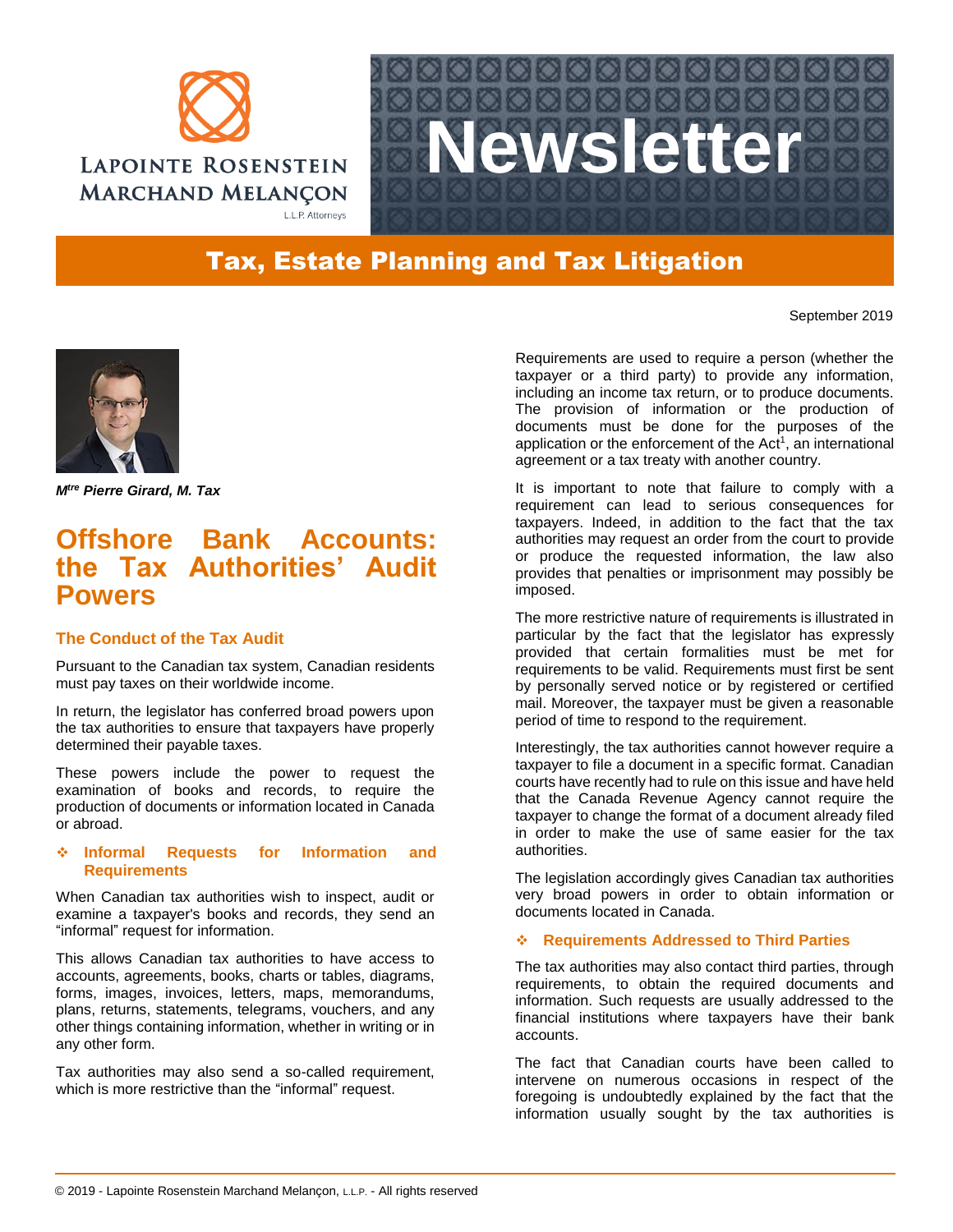sensitive in nature and that sending such requests is a process that is undertaken without the knowledge of the taxpayer concerned.

### *Overview of the Case Law*

One of the first concrete interventions by our courts in this area dates back to the early 1960s, in a decision involving a requirement sent to a financial institution that was likely to reveal the identity of the taxpayer's clients, both resident and non-resident. In its decision, the Supreme Court of Canada dismissed the taxpayer's appeal and determined that the criteria for assessing the validity of a requirement was whether same was made for any purpose related to the administration or enforcement of the Act; a condition that was met to the extent that there was a genuine and serious inquiry into the tax liability of a specific person or persons.<sup>2</sup>

This decision of the Supreme Court, confirming of the power to issue requirements to third parties, has provided a sufficient level of comfort to the tax authorities in order to enable them to issue requirements of a very broad scope, without being unduly concerned by the infringement of the rights of persons not named in the requirements.

Thereafter, in the mid-1980s, the Supreme Court of Canada had the opportunity to put an end to certain practices of the tax authorities. The objective was to prevent cases of abuse and to circumscribe the scope of requirements addressed to third parties. More specifically, the Court had to consider situations where a requirement was made to verify the accuracy of the tax returns of a specific category of the taxpayer's clients.<sup>3</sup> Based on the understanding that there was no inquiry being conducted into the tax liability of the clients not named in the requirement, the Court found that the requirement made to the third party constituted a "fishing expedition", which was not permitted under the Act.

At that time, the Supreme Court of Canada made it clear that there must be a serious and genuine inquiry into the tax liability of a specific person in order for the requirement to be valid.

However, developments in respect of the foregoing did not stop there.

Indeed, in the mid-2000s, a new criteria was introduced, namely that a tax audit be conducted in good faith with a genuine factual basis. The Federal Court of Appeal therefore departed from the criteria previously established by the Supreme Court by stating that it was not necessary for a person to be subjected to a serious and genuine inquiry into his or her tax liability.<sup>4</sup>

The power to issue requirements to third parties had once again been broadened to some extent in favour of the tax authorities.

Recently, in June 2018, the Federal Court was called upon to intervene again in respect of a requirement addressed to a third party, where the tax authorities wanted to obtain a list of the commercial clients of a Crown corporation, Hydro-Québec.<sup>5</sup>

In the *Hydro-Québec* decision, the Court noted at the outset that the possibility afforded to tax authorities to request information from third parties is not unlimited given that they cannot require third parties to provide information or produce documents concerning one or more unnamed persons without the prior authorization of a judge. The judge will only grant this request to the extent that (i) the person or group is identifiable and (ii) the provision of the information is required to verify whether the person or group has fulfilled any duty or obligation under the law.

Although a request to obtain documents concerning unnamed persons by its nature leads to some form of fishing expedition, the Court specified, in the *Hydro-Québec* decision, that the legislator's intention is to protect unnamed persons.

As such, the following principles were identified in the Federal Court's decision in *Hydro-Québec*:

- Full-scale fishing expeditions are not permitted;
- The requirement under the Act to turn to the courts to authorize a request for information pertaining to unnamed persons is a clear illustration of the concern that there may be abuse in the use of such requests by tax authorities;
- A group is not "identifiable" to the extent that said group has no basis in the application or enforcement of the Act;
- To the extent that the tax authorities have not identified the taxpayers who may be included in a "*bona fide* tax audit", then a group is not "identifiable" within the meaning of the Act;
- A tax audit is not in good faith when taxpayers have been identified as a result of a search based on parameters not related to the Act;
- The fact that a requirement is made by the tax authorities does not necessarily mean that said requirement is made to verify compliance with the Act.

The Federal Court's decision to refuse to extend the scope of a requirement to a third party was favourably received by practitioners and their clients in that it confirms the need for a strong link to the Act, both in terms of the "identifiable group" criteria and the quality of the information sought.

### **Foreign-Based Information or Document**

The powers of the tax authorities to issue requests for information pursuant to the preceding sections extend to information or documents located in Canada. However, what about documents or information located abroad?